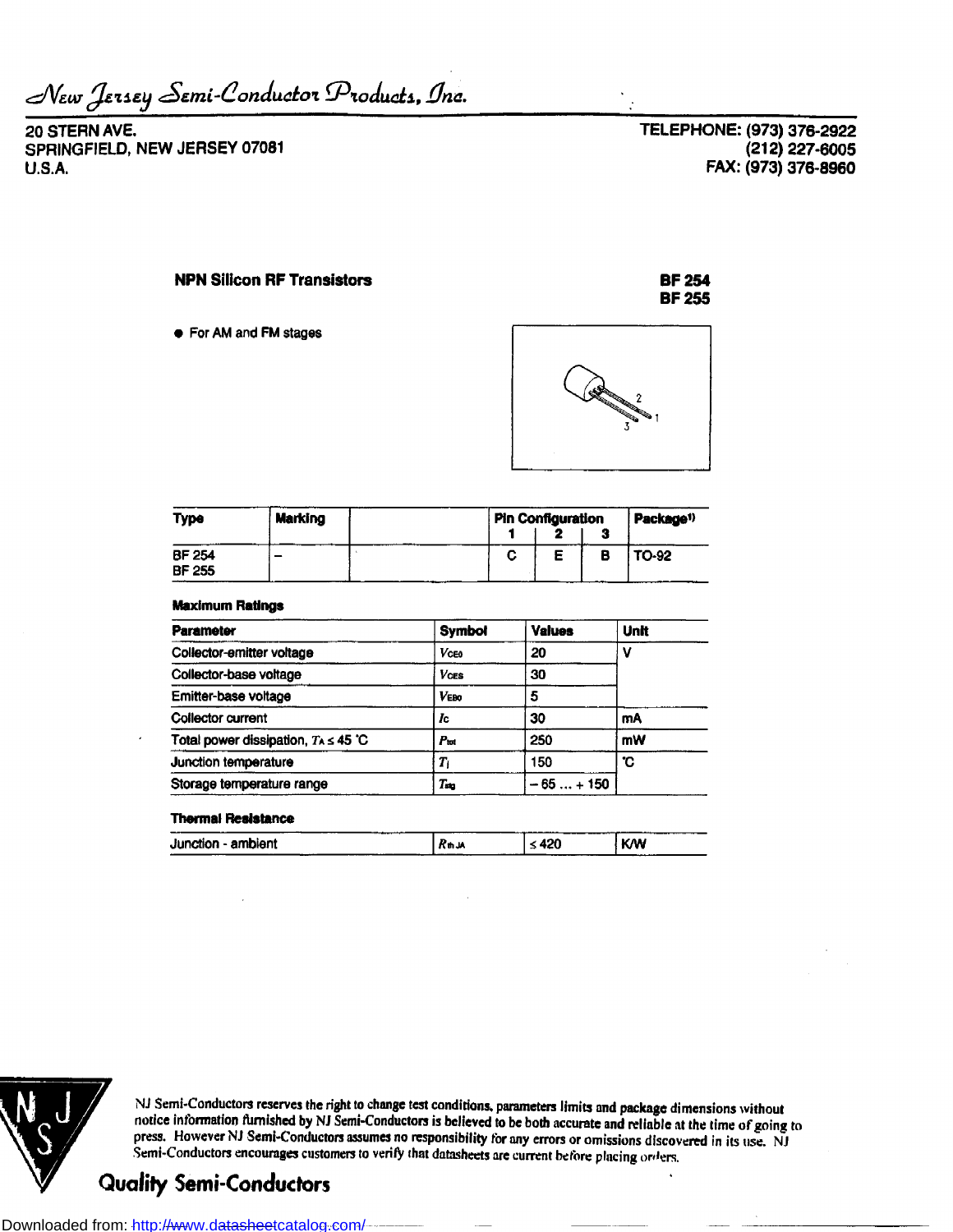|  | BF 254        |
|--|---------------|
|  | <b>BF 255</b> |

 $\ddot{\phantom{a}}$ 

## **Electrical Characteristics**

racti isai oniarasionistics<br>· 7. – 25 °C, unless otherwise specified.

| <b>Parameter</b> | <b>Symbol</b> |      | <b>Values</b> |      | Unit |
|------------------|---------------|------|---------------|------|------|
|                  |               | min. | typ.          | max. |      |

## **DC Characteristics**

| 53 SIMING WITCH - 1                                                            |            |          |      |            |    |  |  |  |
|--------------------------------------------------------------------------------|------------|----------|------|------------|----|--|--|--|
| DC current gain<br>$Ic = 1$ mA, $Vce = 10$ V<br><b>BF 254</b><br><b>BF 255</b> | <b>AFE</b> | 65<br>35 |      | 220<br>130 | -- |  |  |  |
| Base-emitter voltage<br>$I_c = 1$ mA, $V_{ce} = 10$ V                          | <b>VBE</b> |          | 0.68 |            |    |  |  |  |

| <b>AC Characteristics</b>                                                                                                           |                     |            |            |
|-------------------------------------------------------------------------------------------------------------------------------------|---------------------|------------|------------|
| <b>Transition frequency</b><br>$Ic = 1$ mA, $VcE = 10$ V, $f = 100$ MHz<br><b>BF 254</b><br><b>BF 255</b>                           | fτ                  | 260<br>220 | <b>MHz</b> |
| Collector-base capacitance<br>$V_{CB} = 10 V$ , $V_{BE} = 0 V$ , $f = 1$ MHz                                                        | $C_{\mathbf{\Phi}}$ | 0.6        | рF         |
| Collector-emitter capacitance<br>$V_{CE} = 10 V$ , $V_{BE} = 0 V$ , $f = 1$ MHz                                                     | $C_{\infty}$        | 0.6        |            |
| Noise figure<br>$Ic = 1$ mA, $Vce = 10$ V<br>$f = 1$ MHz, $g_1 = 1.5$ mS <sup>1</sup><br>$f = 100$ MHz, $g_0 = 10$ mS <sup>1)</sup> | F                   | 1.2<br>3.8 | dB         |

## **Y parameters,** typical values, /c = 10 V

| <b>MHz</b>     |                                | <b>g</b> <sub>11</sub><br>mS | $b_{11}$<br>mS | y 12<br>μS | $\phi$ 12<br>deg. | y 21<br>mS | O21<br>deg.    | $g_{22}$<br>μS | bm<br>μS   |
|----------------|--------------------------------|------------------------------|----------------|------------|-------------------|------------|----------------|----------------|------------|
| Common emitter |                                |                              |                |            |                   |            |                |                |            |
| 0.45           | <b>BF 254</b><br><b>BF 255</b> | 0.3<br>0.45                  | 0.06<br>0.08   | 1.7<br>1.7 | - 90<br>- 90      | 38<br>38   | 0<br>0         | 3.2<br>2.7     | 3.4<br>3.4 |
| 10.7           | <b>BF 254</b><br><b>BF 255</b> | 0.4<br>0.5                   | 1.5<br>1.75    | 41<br>41   | $-90$<br>$-90$    | 37<br>37   | $-10$<br>$-10$ | 4<br>3.8       | 8.1<br>8.1 |
| Common base    |                                |                              |                |            |                   |            |                |                |            |
| 100            | <b>BF 255</b>                  | 34                           | $-3.5$         | 250        | $-85$             | 33         | 150            | 18             | 700        |

 $1)$   $g_a =$  generator conductance